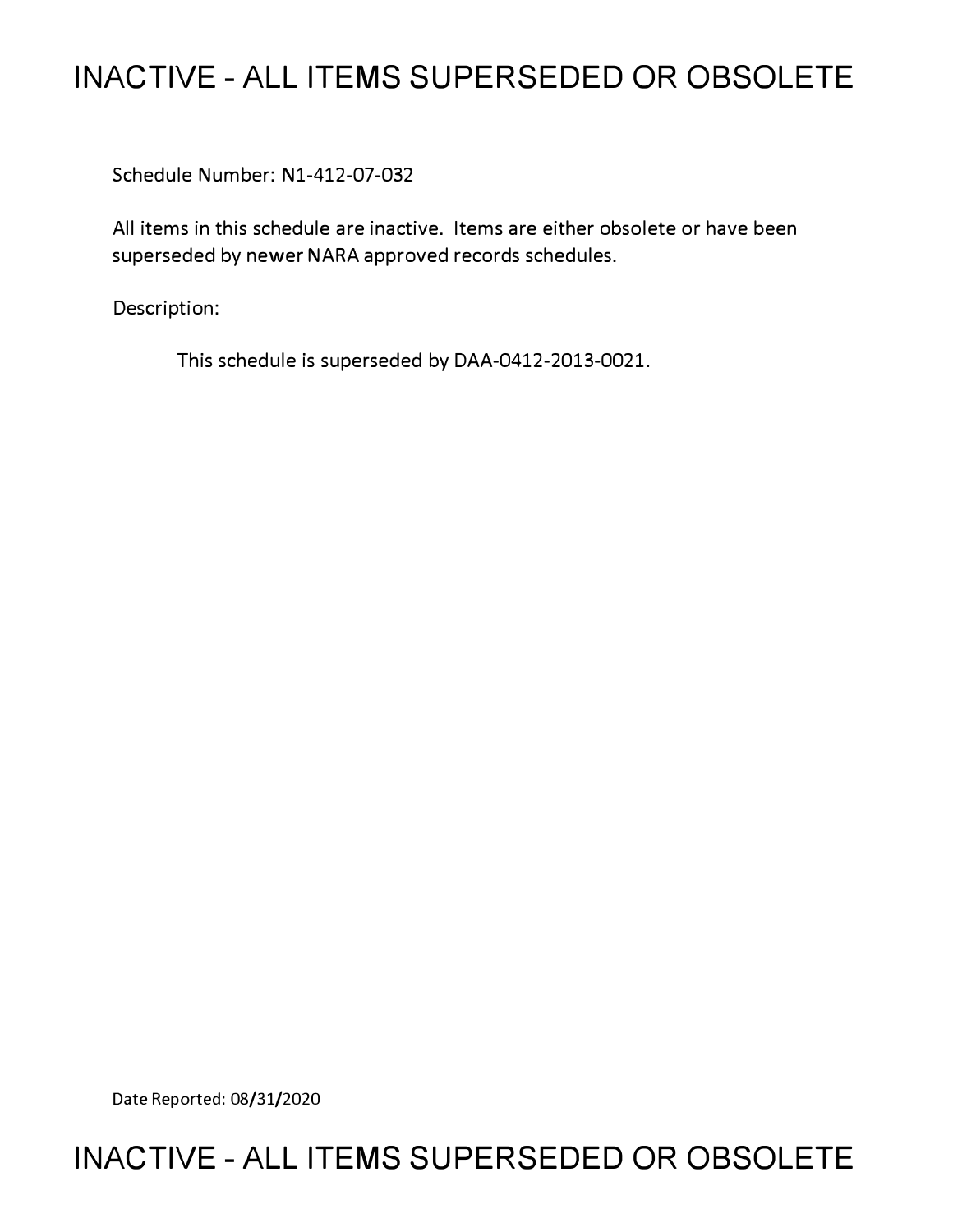$\overline{\text{NWML}}$ ۶۳۶<br>م

Ŷ.

Ť,

| <b>REQUEST FOR RECORDS DISPOSITION AUTHORITY</b>                                                                                                                                                                                                                                                                                                                                                                                                                                                                                                                                   |  |                                                                                                 | JOB NUMBER $N1-\frac{U}{2}-07-32$                                                                    |                                            |  |
|------------------------------------------------------------------------------------------------------------------------------------------------------------------------------------------------------------------------------------------------------------------------------------------------------------------------------------------------------------------------------------------------------------------------------------------------------------------------------------------------------------------------------------------------------------------------------------|--|-------------------------------------------------------------------------------------------------|------------------------------------------------------------------------------------------------------|--------------------------------------------|--|
| To: NATIONAL ARCHIVES and RECORDS ADMINISTRATION (NIR)<br>WASHINGTON, DC 20408                                                                                                                                                                                                                                                                                                                                                                                                                                                                                                     |  |                                                                                                 | DATE RECEIVED<br>$1 - 8 - 2007$                                                                      |                                            |  |
| 1. FROM (Agency or establishment)                                                                                                                                                                                                                                                                                                                                                                                                                                                                                                                                                  |  |                                                                                                 | <b>NOTIFICATION TO AGENCY</b>                                                                        |                                            |  |
| U.S. Environmental Protection Agency                                                                                                                                                                                                                                                                                                                                                                                                                                                                                                                                               |  |                                                                                                 |                                                                                                      |                                            |  |
| 2. MAJOR SUBDIVISION                                                                                                                                                                                                                                                                                                                                                                                                                                                                                                                                                               |  |                                                                                                 |                                                                                                      |                                            |  |
| <b>Toxic Substances</b>                                                                                                                                                                                                                                                                                                                                                                                                                                                                                                                                                            |  |                                                                                                 | In accordance with the provisions of 44 U.S.C.<br>3303a,<br>the<br>disposition request,<br>including |                                            |  |
| 3. MINOR SUBDIVISION                                                                                                                                                                                                                                                                                                                                                                                                                                                                                                                                                               |  | amendments, is approved except for items that may<br>marked Adisposition not approved= or<br>be |                                                                                                      |                                            |  |
| Regions                                                                                                                                                                                                                                                                                                                                                                                                                                                                                                                                                                            |  |                                                                                                 | Awithdrawn $\equiv$ in column 10.                                                                    |                                            |  |
| <b>5. TELEPHONE</b><br>4. NAME OF PERSON WITH WHOM TO CONFER                                                                                                                                                                                                                                                                                                                                                                                                                                                                                                                       |  | <b>DATE</b>                                                                                     | ARCHIVIST OF THE UNITED STATES<br>3ln169<br>Alla Warente                                             |                                            |  |
| 202-566-1643<br>John B. Ellis                                                                                                                                                                                                                                                                                                                                                                                                                                                                                                                                                      |  |                                                                                                 |                                                                                                      |                                            |  |
| <b>6. AGENCY CERTIFICATION</b><br>I hereby certify that I am authorized to act for this agency in matters pertaining to the disposition of its records and that the records<br>proposed for disposal on the attached $\mathcal{L}_2$ page(s) are not now needed for the business of this agency or will not be needed after the<br>retention periods specified; and that written concurrence from the General Accounting Office, under the provisions of Title 8 of the<br>GAO manual for Guidance of Federal Agencies,<br>is not required; is attached; or<br>has been requested. |  |                                                                                                 |                                                                                                      |                                            |  |
| <b>DATE</b><br>SIGNATURE OF AGENCY REPRESENTATIVE                                                                                                                                                                                                                                                                                                                                                                                                                                                                                                                                  |  | <b>TITLE</b>                                                                                    |                                                                                                      |                                            |  |
| $12/19$ $06$<br>$H_{\text{max}}B.5911$<br>John B. Ellis                                                                                                                                                                                                                                                                                                                                                                                                                                                                                                                            |  |                                                                                                 | <b>Agency Records Officer</b>                                                                        |                                            |  |
| 7. Item<br>8. DESCRIPTION OF ITEM AND PROPOSED DISPOSITION<br>No.                                                                                                                                                                                                                                                                                                                                                                                                                                                                                                                  |  |                                                                                                 | 9. GRS OR SUPERSEDED<br><b>JOB CITATION</b>                                                          | <b>10. ACTION TAKEN</b><br>(NARA USE ONLY) |  |
| <b>Toxic Substances Files</b>                                                                                                                                                                                                                                                                                                                                                                                                                                                                                                                                                      |  |                                                                                                 | N1-412-94-4/16                                                                                       |                                            |  |
| Concert fo agency, CWMA WOME, Numw, YOR<br>115-109                                                                                                                                                                                                                                                                                                                                                                                                                                                                                                                                 |  |                                                                                                 | STANDARD FORM SF 115 (REV. 3-91)                                                                     |                                            |  |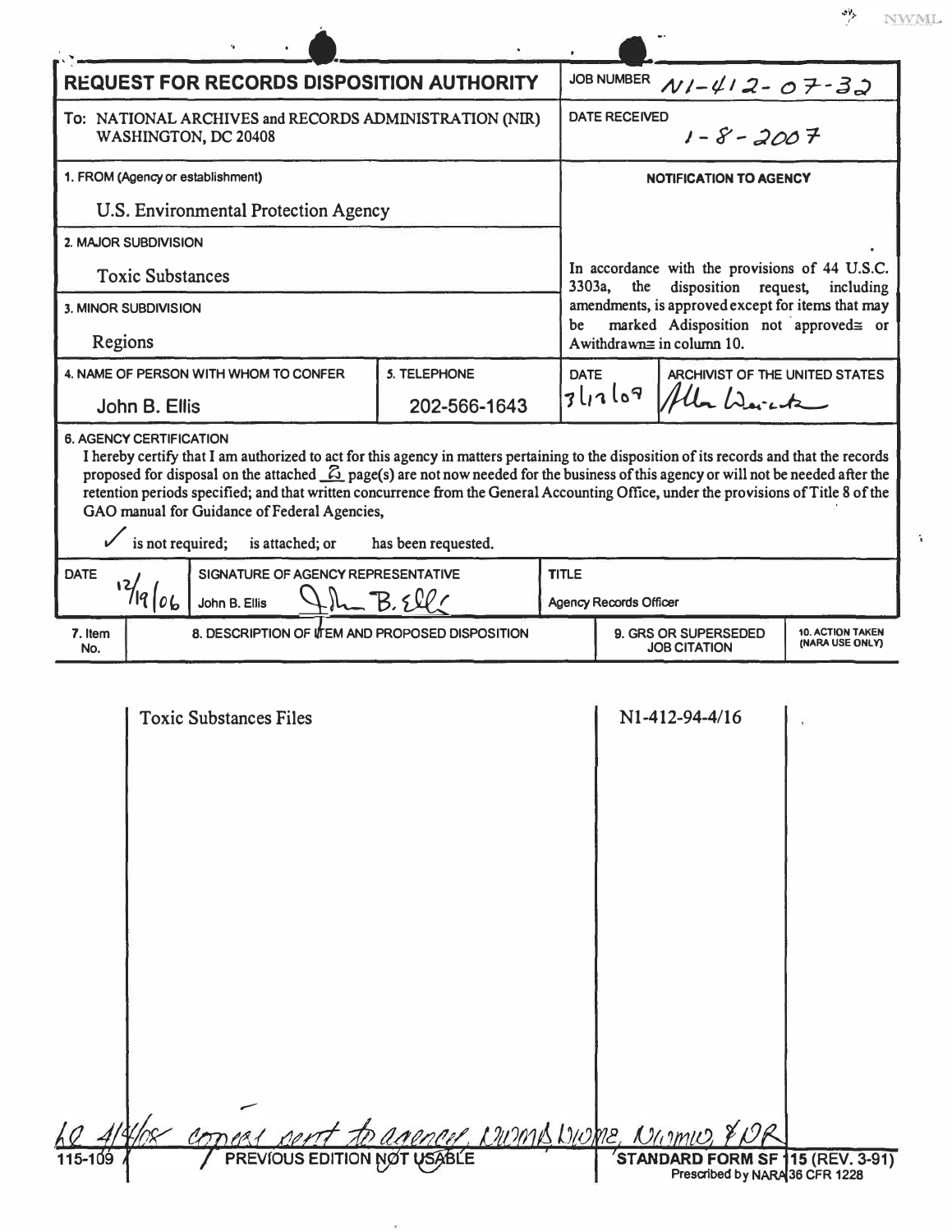

**This schedule is in development. It may not be used to retire or destroy records. If you have any questions, please contact the Records Help Desk.** 

# **EPA Records Schedule 227**

**Status:** *Development, 12/12/2006* 

**Title:** *Toxic Substances Files* 

**Program:** *Toxic Substances* 

**Applicability:** *Regions* 

 $\mathbf{r} \rightarrow \mathbf{r}$ 

**Function:** *108-025-06-02 - Manage Toxic Substances* 

### **NARA Disposal Authority:**

*This schedule authorizes the disposition of the record copy in any media (media neutral). Records designated for permanent retention must be transferred to the National Archives in accordance with NARA standards at the time of transfer.* 

*• Pending* 

### **Description:**

*Contains documents relating to the manufacture, processing, importing, or distribution of substances for commercial purposes and/or disposal covered by the Toxic Substances Control Act, as amended.*  Includes copies of release inventory reports, investigation forms, notification forms, data summaries and *reports, certifications, correspondence, and related documents.* 

#### **Disposition Instructions:**

**Item a:** *Record copy* 

- *Disposable*
- *Close inactive records at end of year. Destroy 10 years after file closure.*

#### **Guidance:**

*This item applies to toxic substances files held in regional offices. Records related to site or facility files of other program offices, such as Superfund, may be maintained in those offices and retired under the appropriate site or facility series.* 

*Program offices may retain files in the office if they are likely to become an enforcement or compliance issue. EPA 207 covers Enforcement Action Files and EPA 211 covers Compliance Files. The Toxic Release Inventory System is scheduled as EPA 153.* 

*This item includes records related to the Asbestos Hazard Emergency Response Act (AHERA) (Title II of the Toxic Substances and Control Act) and asbestos materials in schools. Records held in regional*